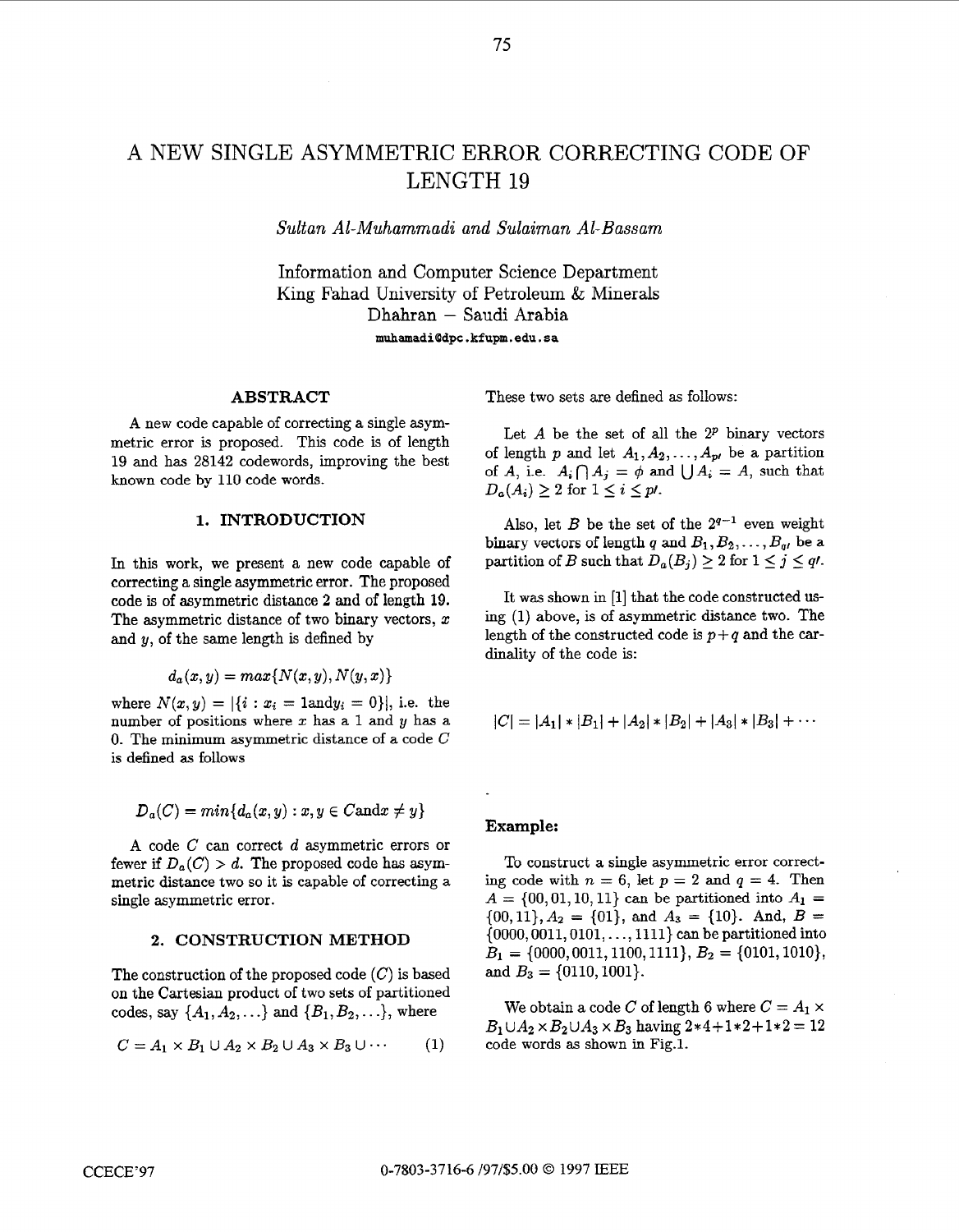| 00 | 0000 |                                  |
|----|------|----------------------------------|
| 00 | 0011 |                                  |
| 00 | 1100 |                                  |
| 00 | 1111 | $A_1 \times B_1$                 |
| 11 | 0000 |                                  |
| 11 | 0011 |                                  |
| 11 | 1100 |                                  |
| 11 | 1111 |                                  |
| 01 | 0101 |                                  |
| 01 | 1010 | $A_2 \times B_2$                 |
| 10 | 0110 |                                  |
| 10 | 1001 | $\rm l_{\rm x} \times B_{\rm z}$ |

Fig. 1: Constructing a single asymmetric error correcting code for  $n = 6$ .

#### **3. THE NEW CODE OF LENGTH 19**

The best known single asymmetric error correcting code of length 19 and **28032** code words was given in [l]. It **was** obtained from the Cartesian product of two partitions, *A* and *B.* The *A* partition contains all binary vectors of length *p* = **7** and it is obtained from the Abelian group  $Z_8$  (see [4]); yielding 8 partitions each of size 16 code words, i.e.  $A = \{A_1, A_2, \ldots A_8\}$  where  $|A_i| = 16$  for all *i.* The *B* partition conatins all the even binary vectors of length  $q = 12$  and it has 11 partitions  $B = \{B_1, B_2, \ldots B_{11}\}$  of the following eleven sizes: 248, 246, 234, 234, 224, 198,192, 176,136,94, and 66, respectively (see *[3]).* 

Using the Cartesian product method with these *A* and *B* partitions, the code of length 19 and of size:  $16 * (248 + 246 + 234 + 234 + 224 + 198 +$  $192 + 176$  + 0  $*$   $(136 + 94 + 66) = 28032$  code words, was constructed in [1].

Here, we obtain a new *A* partition of length 7 with 9 different partitions of the following sizes: 18, 18, 16, 16, 16, 15, **14, 12,** and **3.** These partitions are shown in Fig.2. Applying the Cartesian product method using the new *A* partition with the above *B* partition gives a new code of length 19 and of size:  $18*(248+246) +16*(234+234+224) +15*$  $198+14*192+12*176+3*136+0*(94+66) = 28142$ code words. This code improves the best known code by 110 code words.

| $A_1$   | $A_2$   |         |         |
|---------|---------|---------|---------|
| 0000001 | 0000100 | $A_3$   | $A_4$   |
| 0001010 | 0010001 | 0010000 | 0000000 |
| 0100100 | 0101000 | 0100001 | 0010100 |
| 1010000 | 1000010 | 1000100 | 1100000 |
| 0010101 | 0001101 | 0000111 | 0001011 |
| 0100011 | 0011010 | 0011001 | 0100101 |
| 0111000 | 0100110 | 0110100 | 0110010 |
| 1000110 | 1010100 | 1010010 | 1001100 |
| 1001001 | 1100001 | 1101000 | 1010001 |
| 0001111 | 0110011 | 0011110 | 0011101 |
| 0110110 | 0111100 | 0101011 | 0101110 |
| 1011010 | 1000111 | 1001101 | 1010110 |
| 1101100 | 1011001 | 1100110 | 1100011 |
| 1110001 | 1101010 | 0110111 | 1111000 |
| 0111011 | 0011111 | 1011011 | 1001111 |
| 1011101 | 1101101 | 1111100 | 1110101 |
| 1100111 | 1110110 | 1101111 | 1111111 |
| 1111110 | 1111011 |         |         |
| $A_5$   | $A_6$   |         |         |
| 0000010 | 0001000 | $A_7$   |         |
| 0000101 | 0010010 | 0100000 | $A_8$   |
| 0110000 | 1000001 | 0000011 | 1000000 |
| 1001000 | 0001110 | 0011000 | 0001100 |
| 0011100 | 0110001 | 0010110 | 0100010 |
| 0101010 | 1011000 | 0101001 | 0010011 |
| 1000011 | 1100010 | 1000101 | 0111001 |
| 1100100 | 0010111 | 1001010 | 1001110 |
| 0011011 | 0101101 | 1110000 | 1100101 |
| 0100111 | 0111010 | 0110101 | 1110010 |
| 1010101 | 1001011 | 1010011 | 0111110 |
| 1101001 | 1110100 | 1011100 | 1010111 |
| 0111101 | 1011110 | 0101111 | 1101011 |
| 1101110 | 1111001 | 1111010 | 1111101 |
| 1110011 | 0111111 | 1110111 |         |
| 1011111 |         |         |         |
|         |         | А.      |         |

| Aq      |
|---------|
| 0000110 |
| 0001001 |
| 0101100 |

## Fig. **2:** The new *A* partition of the **27**  binary vectors.

The new *A* partition is obtained by graph-coloring method. In this method, we construct a graph  $G = (N, E)$ , where N is the set of nodes and E is the set of edges in the graph, **as** follows:

*N* is the set of all **27** binary vectors and  $E=\{(x,y):x,y\in N;D_a(x,y)=1\}$